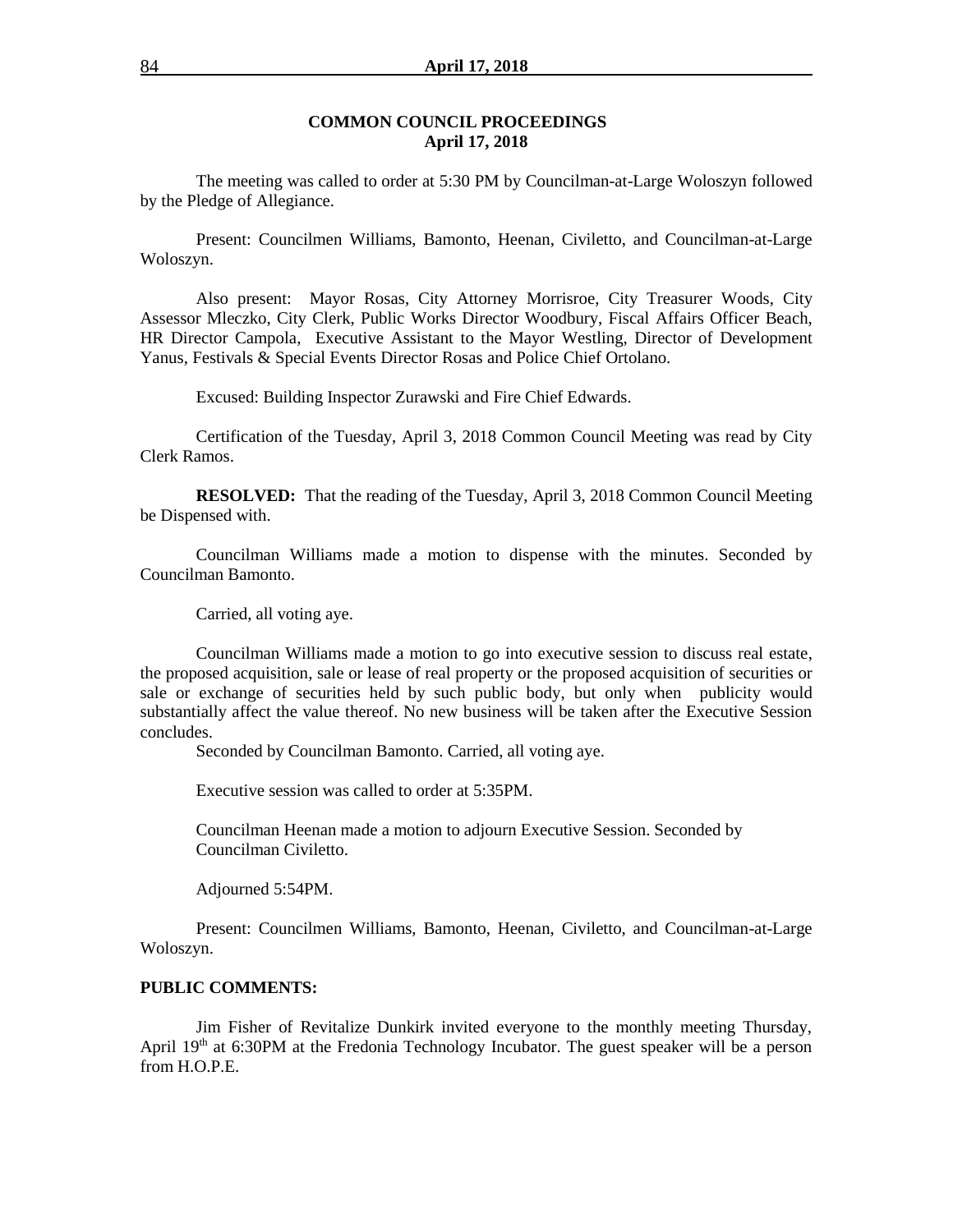#### **COMMUNICATIONS FROM THE MAYOR INCLUDING DISAPPROVAL MESSAGES:**

Mayor Rosas announced that our HUD Regional Administrator Lynne Patton to Chautauqua County on Friday, April 20, 2018. The City of Dunkirk as well as the City of Jamestown will be hosting Regional Administrator Patton on a tour of both cities. A press conference will be held at Dunkirk City Hall from 12:30pm-1:00pm. We will then hold a closed round table discussion with Regional Administrator Patton to discuss how crucial HUD funding is in Chautauqua County. We are excited to showcase Dunkirk and all of the positive impacts that CDBG funding has made in our community. The City and Erie Land Development LLC have come to an agreement on a land lease at 6680 Lakeshore Drive East. The developers are planning a Wyndham Hotel. Based on Council approval tonight the City will move forward in signing this land lease agreement and begin working with the developers on future plans of this site. Proclamation stating that April 17, 2018 is Nicole Gugino day, she has acted with integrity, professionalism and without bias on the many City events, council and committee meetings for the past two years. Nicole Gugino stated that it was an honor to serve in the City of Dunkirk with everyone who works so hard here.

Mayor Rosas re-appointed Jamie Thompson of 7 Taft Place, Dunkirk, NY to server another term on the Board of Assessment Review. This five year term is effective April 18, 2018 and will expire September 20, 2022.

#### **COMMUNICATIONS FROM THE PUBLIC AND PETITIONS:**

Notice of Claim from Bob Habich for alleged damages caused when a payloader caught the edge of his driveway apron.

Councilman-at-Large Woloszyn stated a motion is needed to refer to the law department.

Councilman Williams made a motion. Seconded by Councilman Bamonto.

Carried, all voting aye.

Notice of Claim from Ellen Luckowiak for alleged damages caused when the sewer backed up into her basement.

Councilman-at-Large Woloszyn stated a motion is needed to refer to the law department.

Councilman Williams made a motion. Seconded by Councilman Civiletto.

Carried, all voting aye.

Request from Cynthia Karnes to use Promenschenkel Stadium and Koch's Field for the 9<sup>th</sup> Annual Joe Karnes Memorial Co-Ed Softball Tournament on Saturday, July 21, 2018 from 8:00am-10:00pm.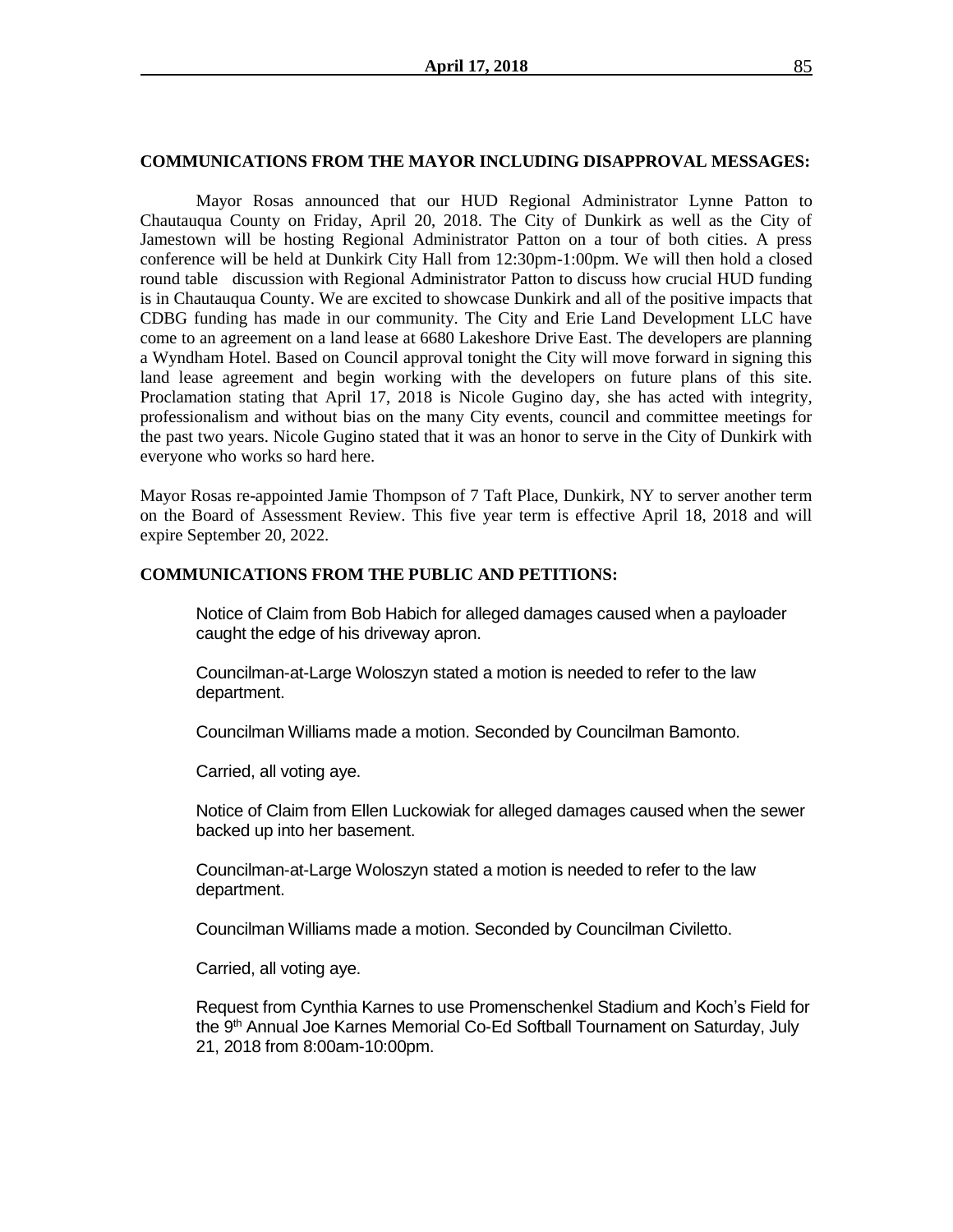Councilman-at-Large Woloszyn stated a motion is needed to refer to appropriate departments as well as approve subject to appropriate insurances and usual conditions.

Councilman Bamonto made a motion. Seconded by Councilman Williams

Carried, all voting aye.

Request from Dunkirk Senior High School to have 2 police officers at the Junior-Senior Prom at the Clarion Hotel on Saturday, May 19 from 7:45pm-11:15pm.

Councilman-at-Large Woloszyn stated a motion is needed to refer to the PBA.

Councilman Williams made a motion. Seconded by Councilman Civiletto.

Carried, all voting aye.

Request from Northern Chautauqua Soccer Association proposing that the open space/city park located at North Pangolin Street be seasonally converted to a soccer field in a proposed partnership.

Councilman-at-Large Woloszyn requested that Clerk Ramos contact them and obtain further information.

# **RECEIVED AND FILED.**

Request from Darrell Bankoski to use Promenschenkel Stadium for 11U baseball games May 11<sup>th</sup> & 20<sup>th</sup> and June 8<sup>th</sup>, 10th, 15th & 17<sup>th</sup>.

Councilman-at-Large Woloszyn stated a motion is needed to refer to appropriate departments as well as approve subject to appropriate insurances and usual conditions.

Councilman Bamonto made a motion. Seconded by Councilman Williams.

Carried, all voting aye.

Loudspeaker Application from:

Allan Steinburg to have live music at Rookies on the Lake, May 1 thru October 31 from 11:00am-1:00am.

Councilman-at-Large Woloszyn stated a motion is needed to refer to appropriate departments as well as approve subject to appr

#### **REPORTS OF STANDING COMMITTEES, BOARDS AND COMMISSIONS:**

Councilman Williams stated the next DPW meeting will be on Wednesday, April 25, 2018 at 4:00 pm in the Mayors conference room. Council will be on view points on WDOE on Thursday, April 26, 2018 at 8:45am.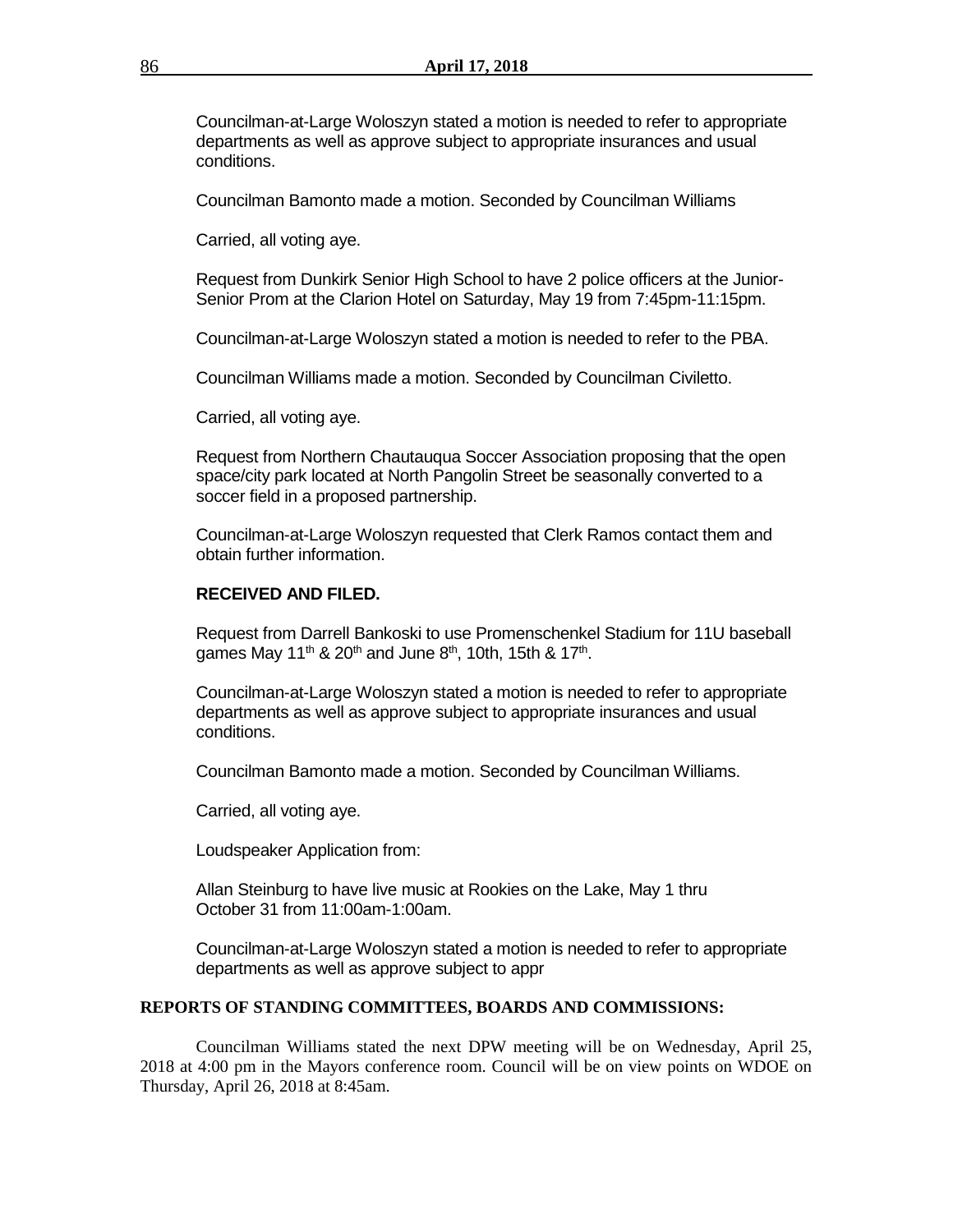Councilman Bamonto inquired to HR Director Campola if we are in the process of hiring seasonal help. HR Director Campola stated that the process has begun.

Councilman Civiletto inquired to DPW Director Woodbury when the street sweeper would begin operating. DPW Director Woodbury stated that the street sweeper has already been out.

City Assessor Mleczko stated that there are about 100 seniors in the City of Dunkirk on the Enhanced STAR Program that have not brought their income statements in and re-registered for the Enhanced STAR Program for next year. That has to be done by May  $1<sup>st</sup>$ , 2018.

## **UNFINISHED BUSINESS:**

# **RESOLUTION # 41-2018 April 3, 2018**

### **By Entire Council:**

## **PROPOSED LOCAL LAW: THE SALE OF CITY-OWNED REAL PROPERTY**

**WHEREAS,** the City of Dunkirk ("Dunkirk")has parcels of real property it has always owned, along with paper streets that were planned for future growth after Dunkirk's industrial surge in the early part of the 20<sup>th</sup> century; and

**WHEREAS,** Dunkirk has since then taken title to more parcels via the In Rem tax foreclosure process, HUD-funded Urban Renewal projects of the 1960s, 1970s and 1980s, and DLDC-funded economic development projects over the past few decades; and

**WHEREAS,** the Dunkirk City Code is currently silent on how to handle disposition of City-owned property short of the In Rem Tax Auction, now handled by Chautauqua County, or deferring to the default public auction process proscribed under the NYS General Municipal Law and General City Law, specifically §23; and

**WHEREAS**, that very same General City Law §23 defers to any local city law that addresses property disposition; now, therefore, be it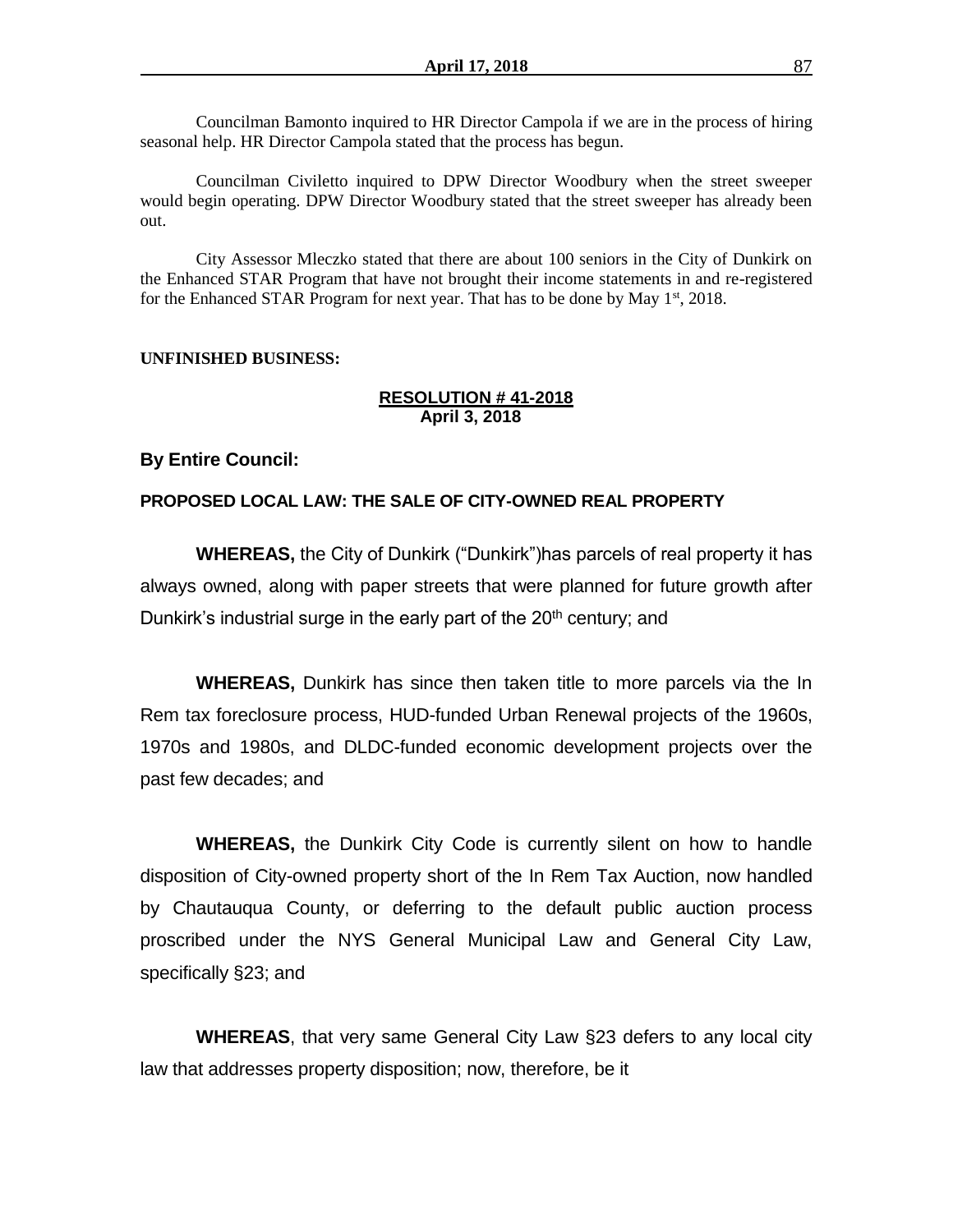**RESOLVED,** that the City pass a local law under the City Code that grants this Council, in consultation with the City Assessor, the City Law Department, the City Treasurer, the City Development & Planning Director, and the Department of Public Works Director to create a process giving Dunkirk the power to directly buy, sell, lease or transfer title to City-owned land, properties and paper streets (versus actual streets that fall under a different abandonment process as proscribed in NYS Highway Law §205) outside of the standard In Rem Tax Auction process without using the §23 public auction process; and be it further

**RESOLVED**, that said process include an application, review of the application by the Mayor, the appropriate Department heads and the City Council Finance Committee; and submission of potential transactions via Council Resolution authorizing the Mayor to affect the transfers. Preferences will go to adjacent property owners for city-owned real property; and be if further

**RESOLVED**, that the City hold the necessary public hearing on this proposed local law at the next scheduled Common Council meeting.

Councilman-at-Large Woloszyn stated a motion is needed to take this off the TABLE.

Councilman Williams made a motion. Seconded by Councilman, Bamonto.

Carried, all voting aye.

#### **REMOVED FROM THE TABLE.**

Vote on Resolution.

Carried, all voting aye.

#### **PRE-FILED RESOLUTIONS:**

# **RESOLUTION #43-2018 AMENDED April 17, 2018**

# **BY: ENTIRE COUNCIL**

# **AUTHORIZING PROFESSIONAL SERVICES CONTRACT FOR**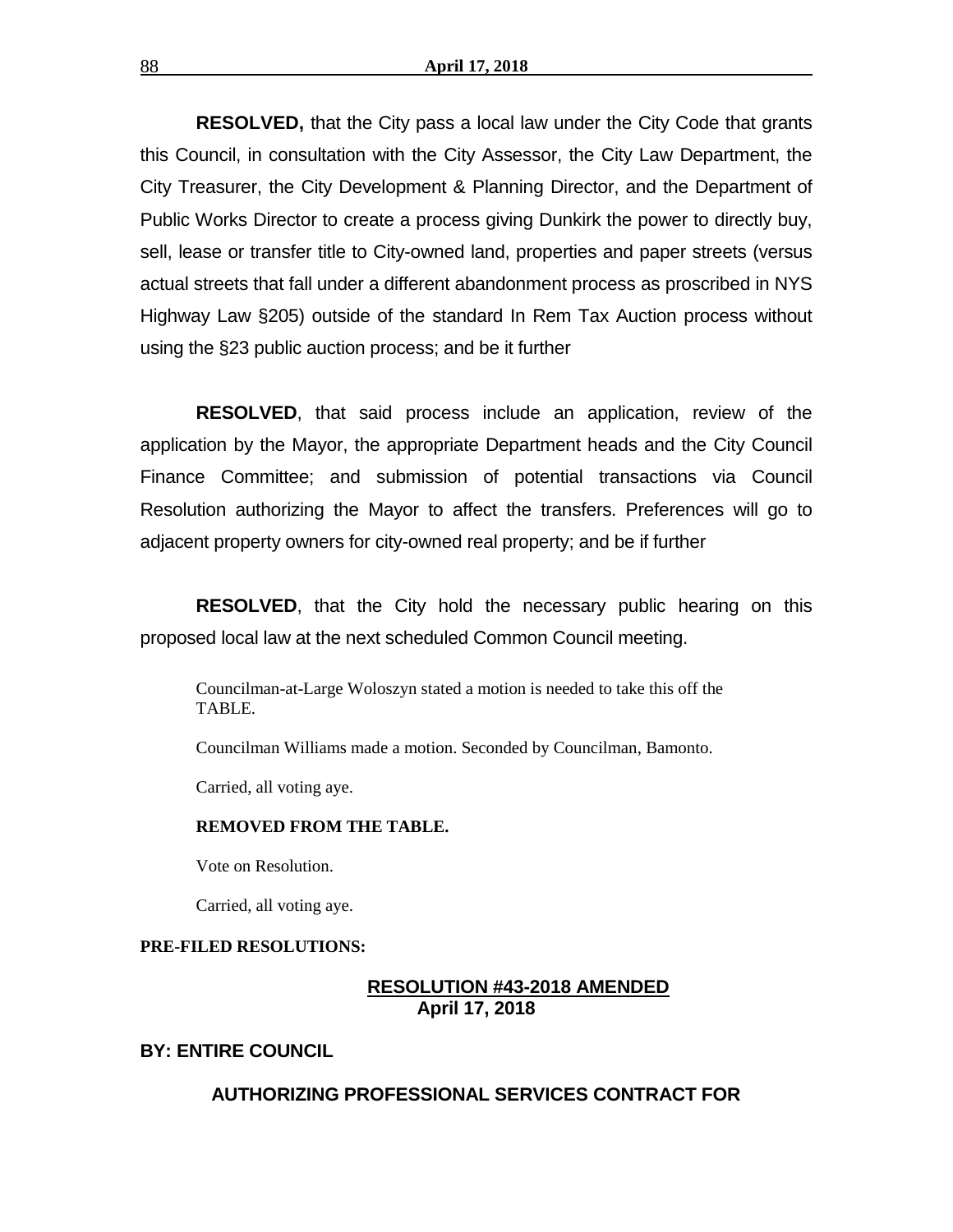# **THE JULY 4TH FIREWORKS DISPLAY**

**WHEREAS**, the qualified and licensed professional services company, **Zambelli Fireworks Internationale**, which has supplied quality fireworks to the City of Dunkirk in the recent prior years, proposes a fireworks show of equal quality and length at no increase in cost to that of 2017; and

**WHEREAS**, said company has a consecutive multi-year history of good performances with the City of Dunkirk, in the opinion of the Department of Public Works, now, therefore, be it

**RESOLVED**, that the Mayor be, and hereby is, authorized to execute a contract, on behalf of the City of Dunkirk, with **Zambelli Fireworks Internationale,**  PO Box 1463, New Castle PA 16103-1463, in the amount of Thirty Thousand Dollars and Zero Cents (\$30,000.00) for the July 4, 2018 (rain date July 5, 2018) fireworks display, in accordance with the proposal to match last year's quality and duration of service at the same cost.

Carried, all voting aye.

## **RESOLUTION #44-2018 April 17, 2018**

# **BY: COUNCILMAN BAMONTO**

# **AUTHORIZATION TO ENTER INTO TEMPORARY SCHOOL RESOURCE OFFICER AGREEMENT WITH POLICE BENEVOLENT ASSOCIATION & DUNKIRK SCHOOLS**

**WHEREAS,** in light of recent school shootings across the nation, and the increased frequency of such incidences, the need for security and law enforcement presence has increased; and

**WHEREAS**, studies have shown that active and engaged school resource officers improve discipline, behavior, coping skills and community relations both within the schools and within the community; and

**WHEREAS**, the Dunkirk Public Schools ("Schools") have actively sought reintroduction of a school resource officer into the schools, and have weighed their options to meet their needs and goals, both in the short term for the rest of this school year, as well as for next school year and beyond; and

**WHEREAS**, all involved agree on the need to improve the safety and security of Dunkirk's public schools for students, faculty and staff alike for the rest of the 2017-2018 school year; now, therefore be it

**RESOLVED**, the City of Dunkirk ("Dunkirk"), its Police Department, the Schools and the Dunkirk Police Benevolent Association ("PBA") have agreed to a temporary program to have a School Resource Officer in the School District for the remainder of the current School Year; and be if further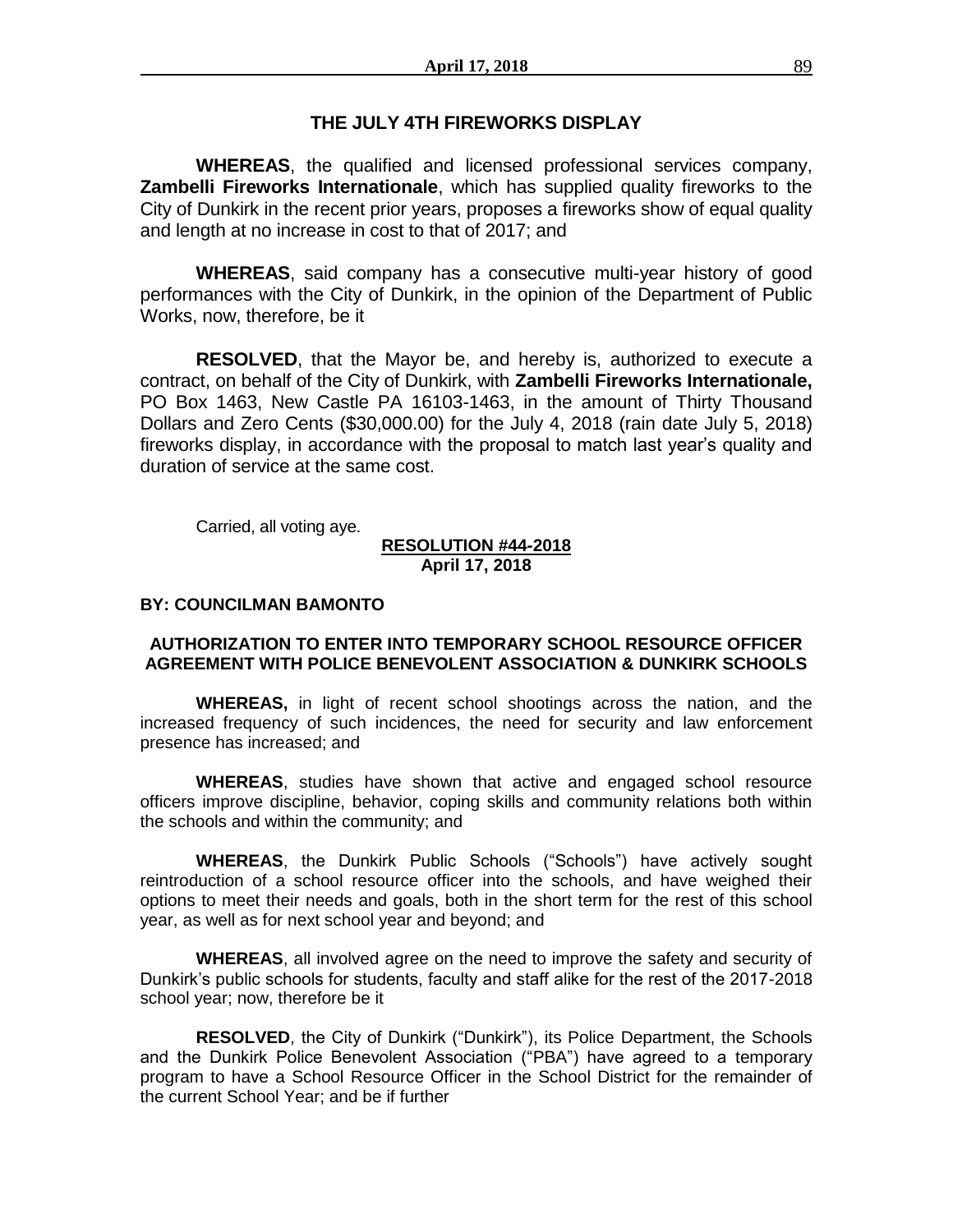**RESOLVED**, that the temporary agreement will engage Off Duty Officers, members of the PBA, in the Schools per an hourly rotation schedule and assignment arrangement between the PBA leadership and the Schools administration; and be it further

**RESOLVED,** that the number of hours the Schools will be covered will vary each day depending upon Officers signing up and the requested schedule of the Schools; and be it further,

**RESOLVED,** that if an Officer has signed up for an SRO rotation and an emergency (family or work) comes up, and he/she cancels or has to leave early, the PBA working in conjunction with Dunkirk Police will make diligent attempts to find another Off Duty Officer to fill it; however, be it further

**RESOLVED**, that Office Duty Officer attendance cannot be guaranteed by the PBA or Dunkirk, and Dunkirk cannot send an On Duty Officer to cover the SRO rotation; be it further

**RESOLVED**, that SRO Officers will be assigned their duties by the School administration; nevertheless, they have the ability to act based upon their sworn duties as Dunkirk Police Officers, albeit acting in an Off Duty capacity; and, be it further

**RESOLVED**, that because the agreement is between the PBA and the Schools, utilizing Off-Duty Officers at off-duty pay rates, Dunkirk is fully indemnified and held harmless by the Schools and the PBA for the actions and/or inactions of the Off Duty Officers acting as SRO officers with the Schools; and, be it finally

**RESOLVED**, that in the interim, negotiations between the parties will continue to permanently staff a School Resource Officer in the Schools for the 2018-2019 school year that begins in September.

Councilman Williams stated that he believes this is a good move and hopes things work out well.

Councilman-at-Large Woloszyn inquired to Police Chief Ortolano if he has anything to add.

Police Chief Ortolano stated that he is happy to see that they are moving forward with a temporary solution until the end of this school year. We are working out a permanent solution for the beginning of the next school year. Our priority is the safety of the kids and we will keep working on it.

Carried, all voting aye.

# **RESOLUTION #45-2018 April 17, 2018**

# **BY: ENTIRE COUNCIL**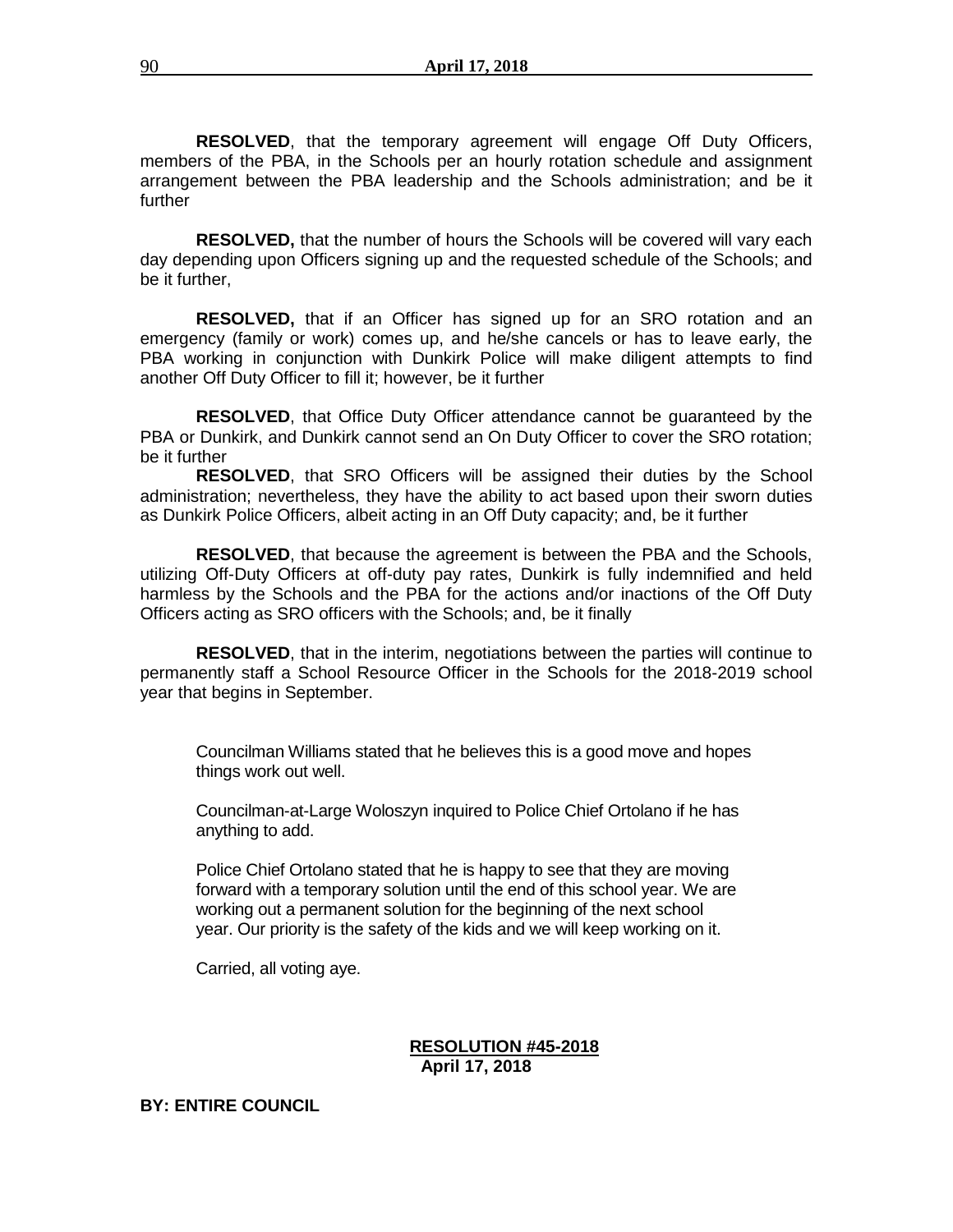# **AUTHORIZING BUDGET LINE MODIFICATIONS FOR FISCAL YEAR 2018**

**WHEREAS,** it is anticipated that some expenses will exceed their entire budgetary essentials, and it is anticipated that some appropriations will have surpluses for Fiscal Year 2018, ending December 31, 2018; now, therefore, be it

**RESOLVED**, that the Fiscal Affairs Officer is hereby authorized and directed to make the following modifications to the Fiscal Year 2018 budget:

# **Fund 1 - General Fund**

| <b>Account Number</b><br>Change |                         | <b>Department</b>                                        | Line       |  |
|---------------------------------|-------------------------|----------------------------------------------------------|------------|--|
| 001.0001.2267<br>001.3120.2002  | <b>Police</b><br>Police | Misc Police Grants<br>Video Recording Equip. \$ 1,700.00 | \$1,700.00 |  |
|                                 | <b>TOTAL</b>            |                                                          |            |  |

(Video Equipment Grant)

Carried, all voting aye.

## **REVISED RESOLUTION #46-2018 April 17, 2018**

**By Entire Council:**

# **AUTHORIZATION TO EXECUTE GROUND LEASE WITH ERIE LAND DEVELOPMENT LLC FOR NEW WYNDHAM HOTEL**

**WHEREAS,** Dunkirk's beginning renaissance has increased interest in and demand for development along its most precious resource, the Lake Erie shore; and

**WHEREAS**, private developers have recognized an opportunity to meet said demand in Dunkirk; and

**WHEREAS**, one such developer, Erie Land Development LLC ("Erie"), has already has seized on Dunkirk's revitalization by starting the Battery Villas apartment development; and

**WHEREAS**, Erie also concurrently began negotiations with the Mayor and administration officials on developing a new hotel on vacant land owned by the City on Lake Shore Drive East; and

**WHEREAS**, this Council previously authorized the Mayor to enter into a ground lease with Erie last year via Resolution #50-2017 after a Memorandum of Understanding between the parties was signed last June; and,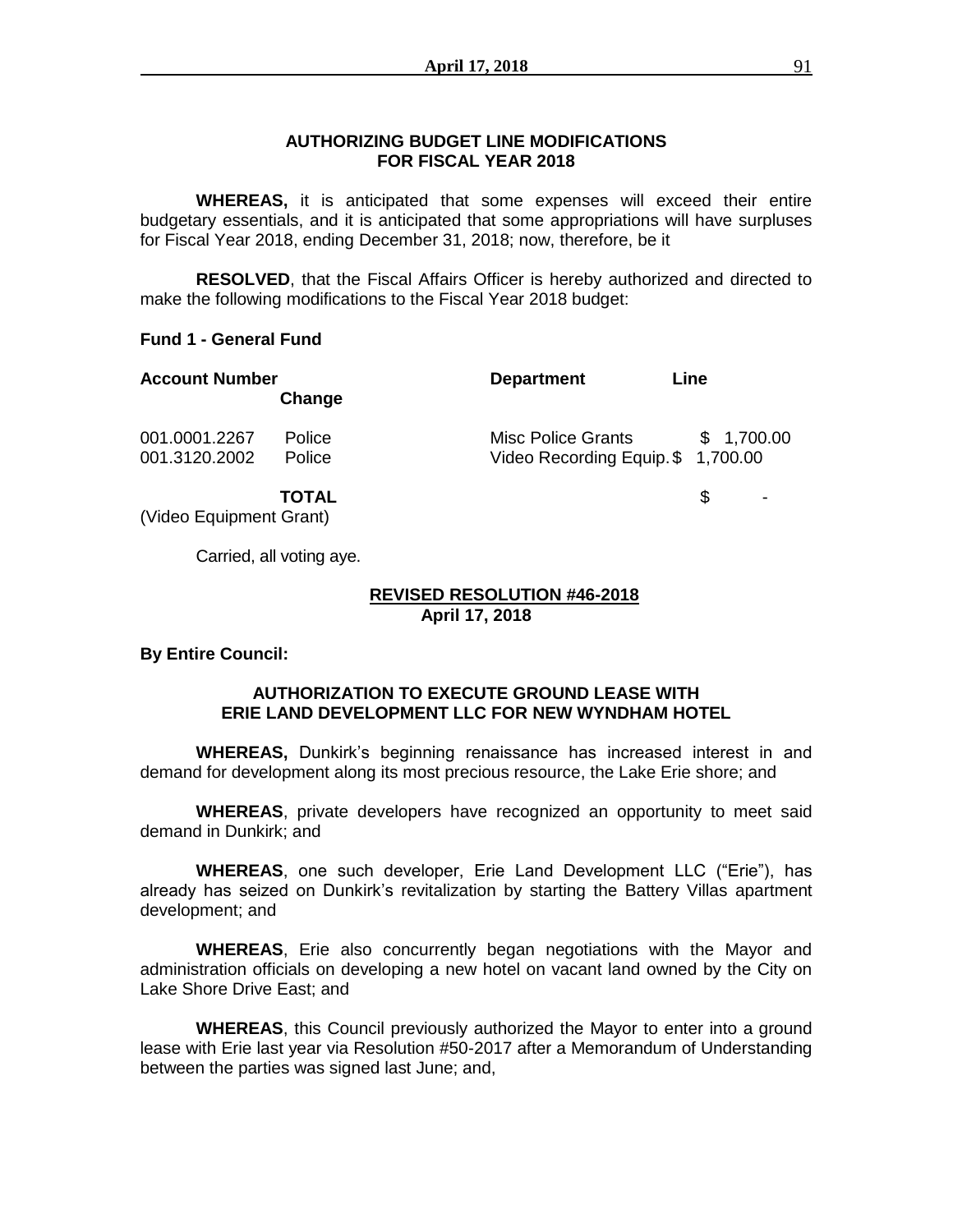**WHEREAS**, several issues raised by said Memorandum had to be addressed, modified and memorialized into the twenty-five (25) year ground lease that addresses lease payments, project scope, time frame and parameters when a major New York state grant application for the project was not funded in 2017; now, therefore be it

**RESOLVED**, that this Council authorize the Mayor to sign the ground lease with Erie Land Development LLC to develop a new Wyndham Hotel on Lake Shore Drive East in the City of Dunkirk, with the goals being project preparation and approval processes to begin in the Spring of 2018 and construction to be completed by December of 2019.

Councilman Williams stated that he is glad to see this moving forward.

Councilman-at-Large Woloszyn stated that he believes that it is in the vast benefit for the City of Dunkirk and the City of Dunkirk taxpayers with items that are included within the contract and the lease itself. It's great news for the City of Dunkirk, the waterfront, tourists and anyone who would be coming to this area. There will now be more entertainment and stay over options.

Carried, all voting aye.

# **RESOLUTION #47-2018 April 17, 2018**

### **By: Councilmembers Bamonto & Williams**

# **PROPOSED LOCAL LAW & REFERENDUM TO CHANGE TERMS OF DUNKIRK COUNCIL MEMBERS FROM 2 YEARS TO 4 YEARS**

**WHEREAS**, at one point historically, most state and local legislative bodies were elected to two-year terms in the State of New York, including the Dunkirk Common Council; and

**WHEREAS**, over time, legislative bodies such as the Buffalo Common Council and the Erie County Legislature held public referendums where citizens voted on changing their elected terms to four-year terms, as they found the cost, time and energy spent on re-election campaigns to be a drain on the time and energy that could be spent on legislating and addressing constituent concerns; and

**WHEREAS**, all elected officials in the City of Dunkirk were elected to two-year terms; and

**WHEREAS**, the elected term of the Mayor of Dunkirk was changed from two to four years several years ago via local law adoption and a referendum vote; and

**WHEREAS**, said position is still as accountable to the voters and citizens of Dunkirk as it was when under a two-year term, and